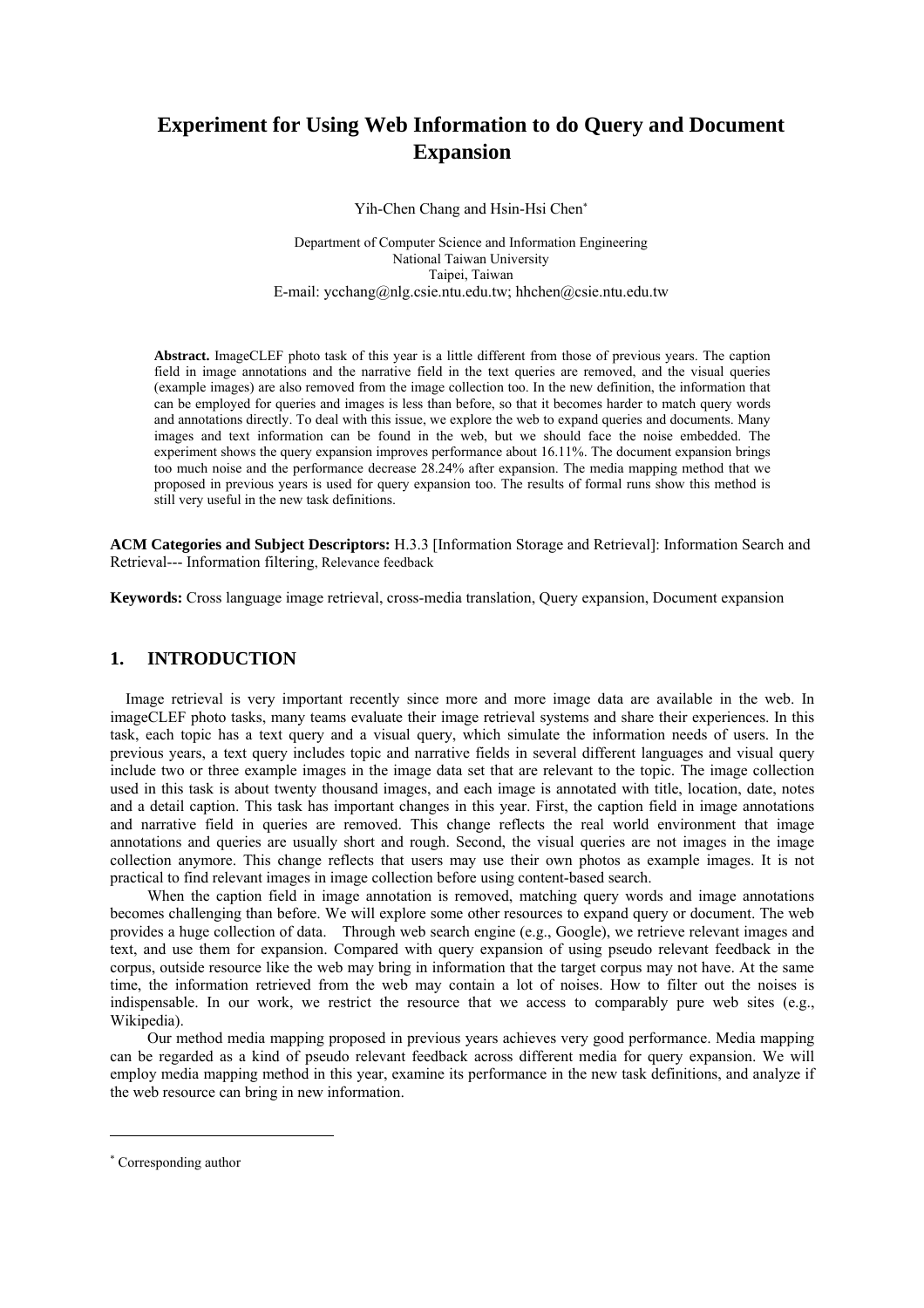The paper is organized as follows. Section 2 introduces the methods we use in this year. Section 3 specifies each run we submitted. Section 4 shows and discusses the experiment results of this year. Finally, we conclude the remarks.

# **2. METHOD**

### **2.1 Query Expansion**

The query and images annotations are both short in this year. In this case we may want to expand our query and get more information. Many teams in last year have showed that query expansion using pseudo relevant feedback is very useful in this task. In this year we want to use out resource like web to do expansion and analysis if it can bring different information. When we want to use information of web pages the first problem is how to access them. The most easily way is using the web search engine like Google. When using a web search engine we need to submit a query to access the web pages. This query in most trivial way will be the textual query in the task. The language of textual query (e.g., Traditional Chinese) may different with the language of image annotations (e.g., English). If we submit the textual query directly, the language of web pages we access will different with the language of image annotations and can't use directly. There are at least two ways to solve this problem. Submit the textual query directly and do language translation to translate web pages we access into target language or do language translation before we submit textual query to the web search engine. In first way we need to translate all the web pages we get and may cost a lot of time so in this year we use the second way. But we will still let the first way a choice because second way have a problem that when there are name entity in textual query, if we translate before submit, we may have high chance to get a wrong translation of name entity. If the translation of name entity is wrong, we may get web pages that totally unrelated to the query.

After translating textual query into target language and submit it to the web search engine, we can access many web pages. The second problem is how to use these pages. We have two trivial direct to use these pages when doing query expansion. Using some methods to choose some words from web pages to expand query or using content of top ranked pages (or snippets) to expand query directly. If we use some method to choose words, we can filter noise information but we may also loss the useful information if we don't choose the right words. In this year, we just want to check if we can find useful information in web pages we access and analysis the difference with information that feedback method find, therefore how to choice words isn't so important in this year. We just use the top ranked snippets to expand our query. We expect after doing expansion the precision will decrease since we may bring in many noises. But for some query the recall may improve if we expand information that related to query but not mentioned in query.

In query expansion we also try a simple method to filter noise. We limit the website we access comes from cyclopedia-based website (e.g., Wikipedia). This experiment has two goals. First we expect this kind of web pages aren't have so much noise and compared with pages that come from general website may improve the precision. Second by comparing the recall we can know these kinds of website can bring more or less information than general web site. The method we limit the web site is simple. We just add web site name as a query word when we submit query to the web search engine. And we still use the top ranked snipes to expand our query.

#### **2.2 Document Expansion**

If we expand word that related to the query, but the documents don't mention it, it won't work. There are at lease two ways to solve this problem. First, we can only expand words that in the document. Query expansion that using relevant feedback is this kind. Second we may expand the documents. In this year we do the experiment to try the second way. The method we used in document expansion is very alike the method used in query expansion. We use title field in image annotation as query and submit it to web search engine to get top ranked snipes to expand document. Unlike query expansion, in document expansion we don't need to do language translation, since it's already in target language. Therefore it won't have translation error, but in our expecting the document expansion may be harder than query expansion. In document expansion we need to expand about twenty thousand documents, each time of expansion may bring in some noises. We don't know if this may bring in too much noise into our corpus after expanding twenty thousand documents. In document expansion we add one more limitation than query expansion. We only expand the words that nearby the words in document. We set a window size (in our experiment is 5), and only expanding words in the window. Beside of noise problem, document expansion has some special problems that different with query expansion when doing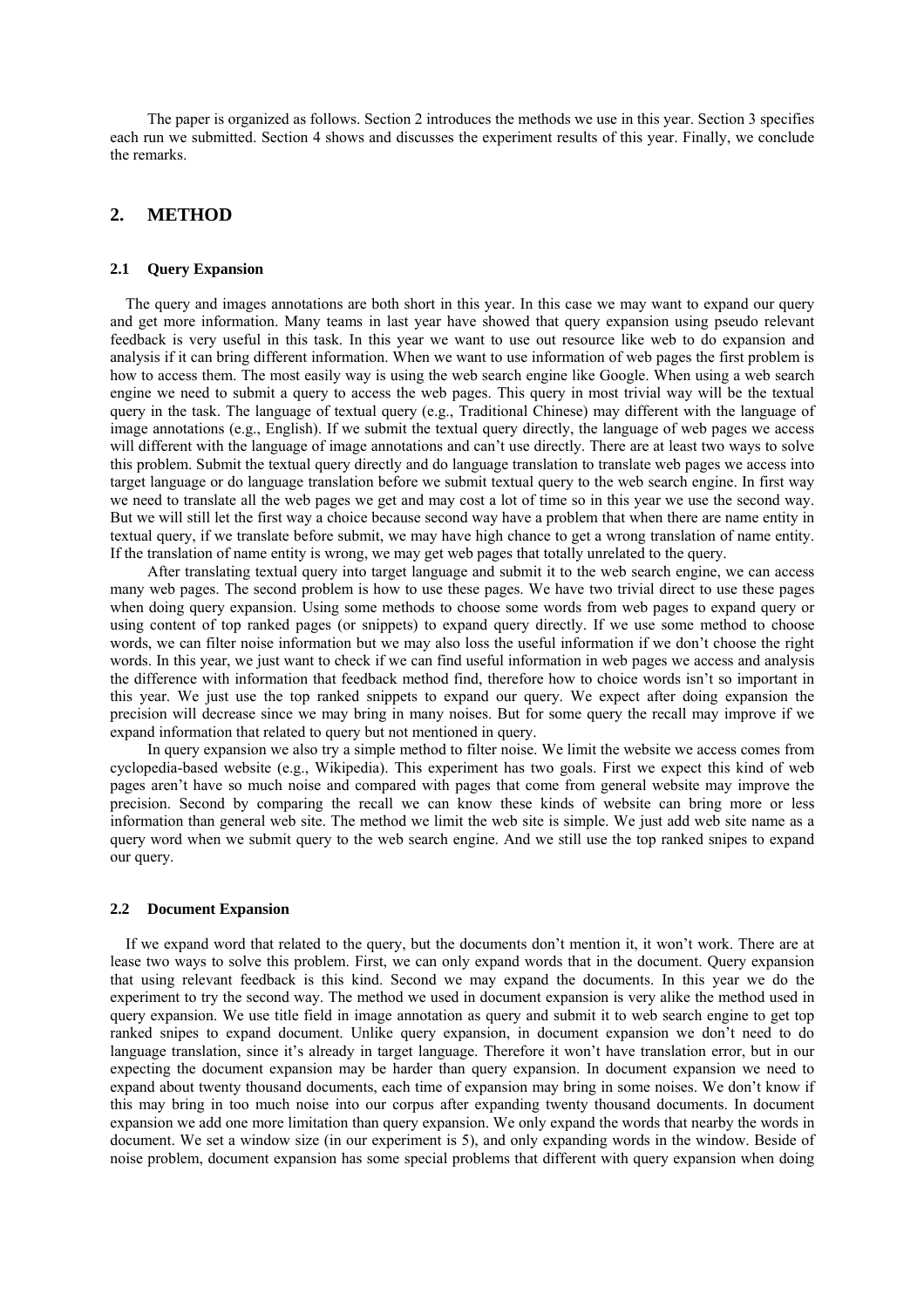image retrieval. In query expansion, expanding hyponym words is alright, but in document expansion it may cause problem. For example, in query expansion, if the query word is "animal" and we expand hyponym words "tiger", "cat", and "dog", it's alright since tiger, cat, and dog are some kinds of animal and are relate to query. But for document expansion, this may cause problem if we don't know which animal are actually in that image. If the image is actually about "rabbit", and we expand words "tiger", "cat", and "dog", the words we expand are totally not related to the document and may cause problem for some query.

#### **2.3 Media Mapping Method**

 Media mapping method was proposed in last year. The main idea of this method is using intermedia to translate visual query into textual query or vise versa. The intermedia is resource that links two kinds of media (e.g., text and visual). For example, an annotated image corpus can be seen as an intermedia that links text information and visual information. When we use image collection as intermedia, media mapping method can be seen as relevant feedback that cross the different media and can be used in query expansion. In last year, we don't use media mapping to do query expansion but create a new query and merge the results of new query and original textual query to get the final result. In this year, since we want to analysis if query expansion using web resource can bring different information with relevant feedback, we redo the media mapping method and use it to do query expansion. And since the task definition is different with last year, we can also exam media mapping method in the new environment. In the new environment there are two new challenges when using media mapping method. First, mapping visual query into related images in the intermedia is become harder. In last year the visual queries are images in the image collection, when we use image collection as intermedia, we can always map visual query into itself and therefore find related image. Second, the caption field in the image annotation has been removed. The textual information we can get from visual information is become less than last year. We are very interested if media mapping method can still work in the new environment.

We use media mapping to do query expansion as following step. First we submit visual query to CBIR system and submit textual query to text retrieval system to retrieve images in intermedia (in this experiment intermedia is image collection in this task), than we rerank top ten images in visual query result using textual query result. After reranking, we map visual query to the top n images in the reranked result (in this year the  $n=$ 1) and expand image annotations of these images to the textual query. Now we have an expanded textual query and we can submit it to the text retrieval system to get final result. There are two differences with the steps we use in last year. First, in last year we don't use textual query result to rerank visual query result. But since mapping visual query to the related image is harder in this year, we may use textual information to help visual query mapping to the related images that in the intermedia. Second, after mapping visual query into intermedia and translating visual query to textual words we don't create a new query but expand these words to the textual query.

# **3. EXPERIMENT**

 This year we submit 27 official runs include 18 cross-lingual runs for eight different languages, 8 monolingual runs for three different languages, and 1 run for visual query only. All the queries with different source languages were translated into target language (e.g., English) using SYSTRAN system. We use Okapi with BM25 formula to do text retrieval.

In this year we consider about following issues. First we want to check web pages we access can bring new information when we use it to do query expansion. We will check the words we expand when the recall is improve. Second we will compare the results of query expansion runs that limit or not limit the web site. Third, we want to check what will happen when we do document expansion. The runs using both query expansion and document expansion will also be checked too. Fourth we will exam the performance of media mapping method, and we will do query expansion that using both media mapping and web pages and check if web pages can bring new information that media mapping doesn't have. For our official runs some of the issues aren't checked but checked in unofficial runs. Our official runs are described as follows:

(1) 8 cross-lingual runs that using textual query only and not doing query expansion:

NTU-ES-EN-AUTO-NOFB-TXT, NTU-FR-EN-AUTO-NOFB-TXT, NTU-RU-EN-AUTO-NOFB-TXT,

NTU-PT-EN-AUTO-NOFB-TXT, NTU-JA-EN-AUTO-NOFB-TXT, NTU-IT-EN-AUTO-NOFB-TXT,

NTU-ZHT-EN-AUTO-NOFB-TXT, NTU-ZHS-EN-AUTO-NOFB-TXT

They are regarded as baselines and are compared with runs using query expansion and document expansion. (2) 3 monolingual runs that using textual query only and not doing query expansion: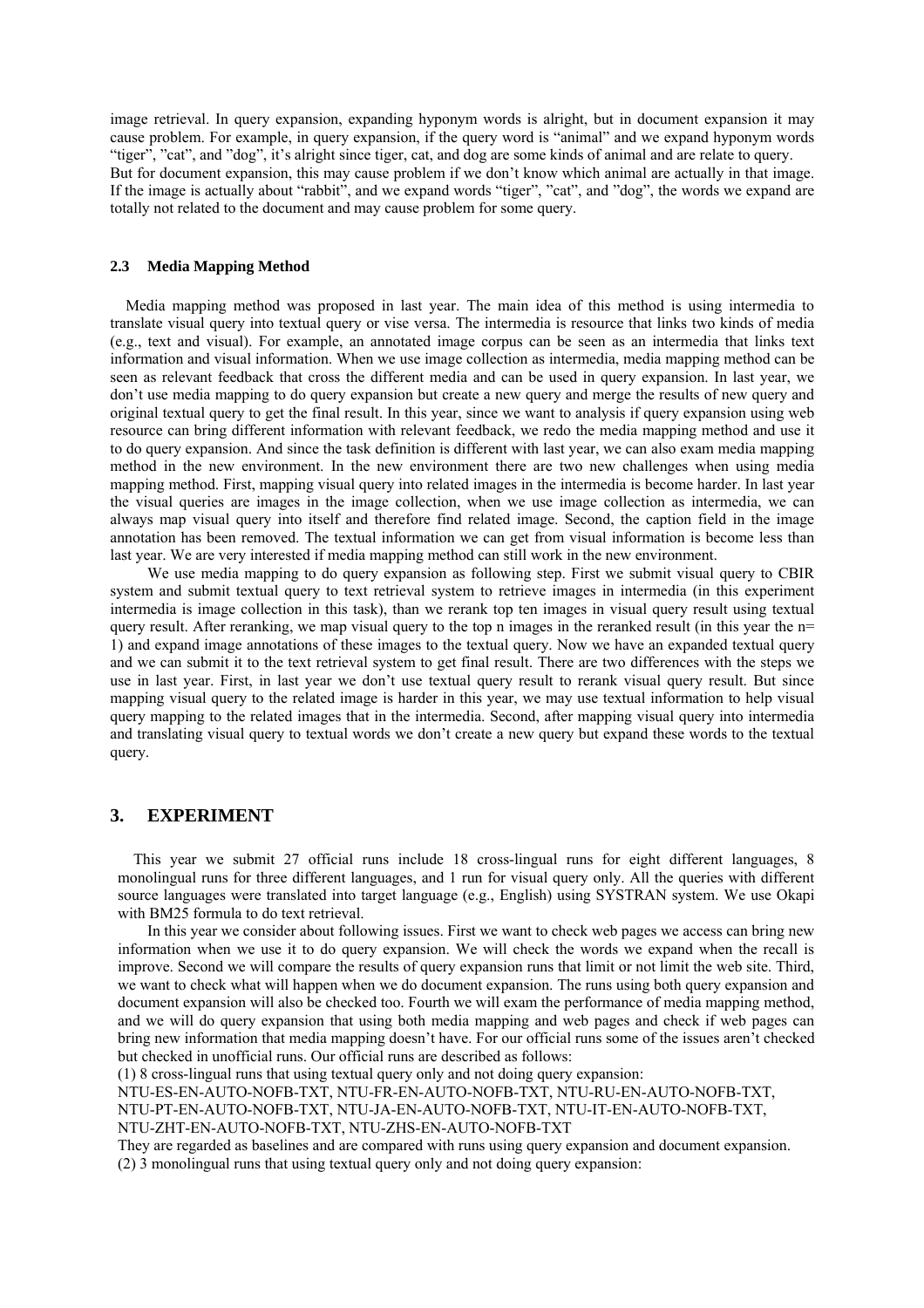#### NTU-EN-EN-AUTO-NOFB-TXT, NTU-ES-ES-AUTO-NOFB-TXT, NTU-DE-DE-AUTO-NOFB-TXT

These three runs serve as the baselines to compare with cross-lingual runs with textual query only, and to compare the runs using query expansion and document expansion.

(3) 3 monolingual runs, using media mapping method to do query expansion:

NTU-ES-ES-AUTO-FBQE-TXTIMG, NTU-EN-EN-AUTO-FBQE-TXTIMG,

NTU-DE-DE-AUTO-FBQE-TXTIMG

These runs using media mapping to do query expansion and will be compared with runs that doing query expansion using web resource and runs that not doing query expansion.

(4) 8 cross-lingual runs, using media mapping method to do query expansion:

NTU-PT-EN-AUTO-FBQE-TXTIMG, NTU-ES-EN-AUTO-FBQE-TXTIMG,

NTU-RU-EN-AUTO-FBQE-TXTIMG, NTU-IT-EN-AUTO-FBQE-TXTIMG,

NTU-ZHT-EN-AUTO-FBQE-TXTIMG, NTU-ZHS-EN-AUTO-FBQE-TXTIMG,

NTU-JA-EN-AUTO-FBQE-TXTIMG, NTU-FR-EN-AUTO-FBQE-TXTIMG

These runs using media mapping to do query expansion and will be compared with runs that doing query expansion with web resource and runs that not doing query expansion.

(5) 2 runs doing query expansion using web pages, not doing document expansion:

NTU-EN-EN-AUTO-QE-TXT-TOPIC, NTU-ZHT-EN-AUTO-QE-TXT-TOPIC

These two runs using web resource to do query expansion. They will compare with runs that not doing query expansion.

(6) 2 runs doing document expansion with web pages, not doing query expansion:

NTU-EN-EN-AUTO-DE-TXT-CAPTION, NTU-ZHT-EN-AUTO-DE-TXT-CAPTION

These two runs using web resource to do document expansion. They will compare with runs that not doing document expansion.

(7) 1 runs using visual query and media mapping method only:

NTU-IMG-EN-AUTO-FB-TXTIMG

This run using media mapping method to translate visual query into textual query and using text retrieval system to get the final result.

Our unofficial runs are described as follow:

(1) 2 runs doing both query expansion and document expansion:

NTU-EN-EN-AUTO-DE-QE-TXT, NTU-ZHT-EN-AUTO-DE-QE-TXT

These runs using both query expansion and document expansion. They will compare with runs that only use query expansion or document expansion or not use expansion.

(2) 2 runs doing query expansion using web pages and limiting web site that web pages come from:

NTU-EN-EN-AUTO-QE-WIKI-TXT, NTU-ZHT-EN-AUTO-QE-WIKI-TXT

These two runs dong query expansion using web resource, but the web site that web pages come from are limited to the cyclopedia-based website, Wikipedia. These runs will compare with runs do not have limit.

(3) 2 runs using both web resource and media mapping to do query expansion:

NTU-EN-EN-AUTO-QE-FBQE-TXTIMG, NTU-ZHT-EN-AUTO-QE-FBQE-TXTIMG

These two runs will be used to analysis if web resource can bring information that media mapping can't find. They will compare with runs using media mapping to do query expansion only.

## **4. Results and Discussions**

In the experiment, first we want to check if web resource can bring in new information when we use it to do query expansion. We use the top one snipe that web search engine returned to expand our query. Table 1 show the results of runs NTU-EN-EN-AUTO-QE-TXT-TOPIC, NTU-ZHT-EN-AUTO-QE-TXT-TOPIC , NTU-EN-EN-AUTO-NOFB-TXT, and NTU-ZHT-EN-AUTO-NOFB-TXT.

| Query Language             | <b>MAP/RECALL</b> | Query Expansion        | Without Expansion |
|----------------------------|-------------------|------------------------|-------------------|
|                            |                   | (Using Web)            |                   |
| <b>Traditional Chinese</b> | <b>MAP</b>        | 0.1225<br>$(+16.11\%)$ | 0.1055            |
| (Cross-lingual)            | <b>RECALL</b>     | $(+18.14\%)$<br>0.4461 | 0.3776            |
| English                    | <b>MAP</b>        | 0.1577<br>$(+7.57\%)$  | 0.1466            |
| (Monolingual)              | <b>RECALL</b>     | 0.5439<br>$(+14.84\%)$ | 0.4736            |

**Table 1.** Comparing results that using or not using query expansion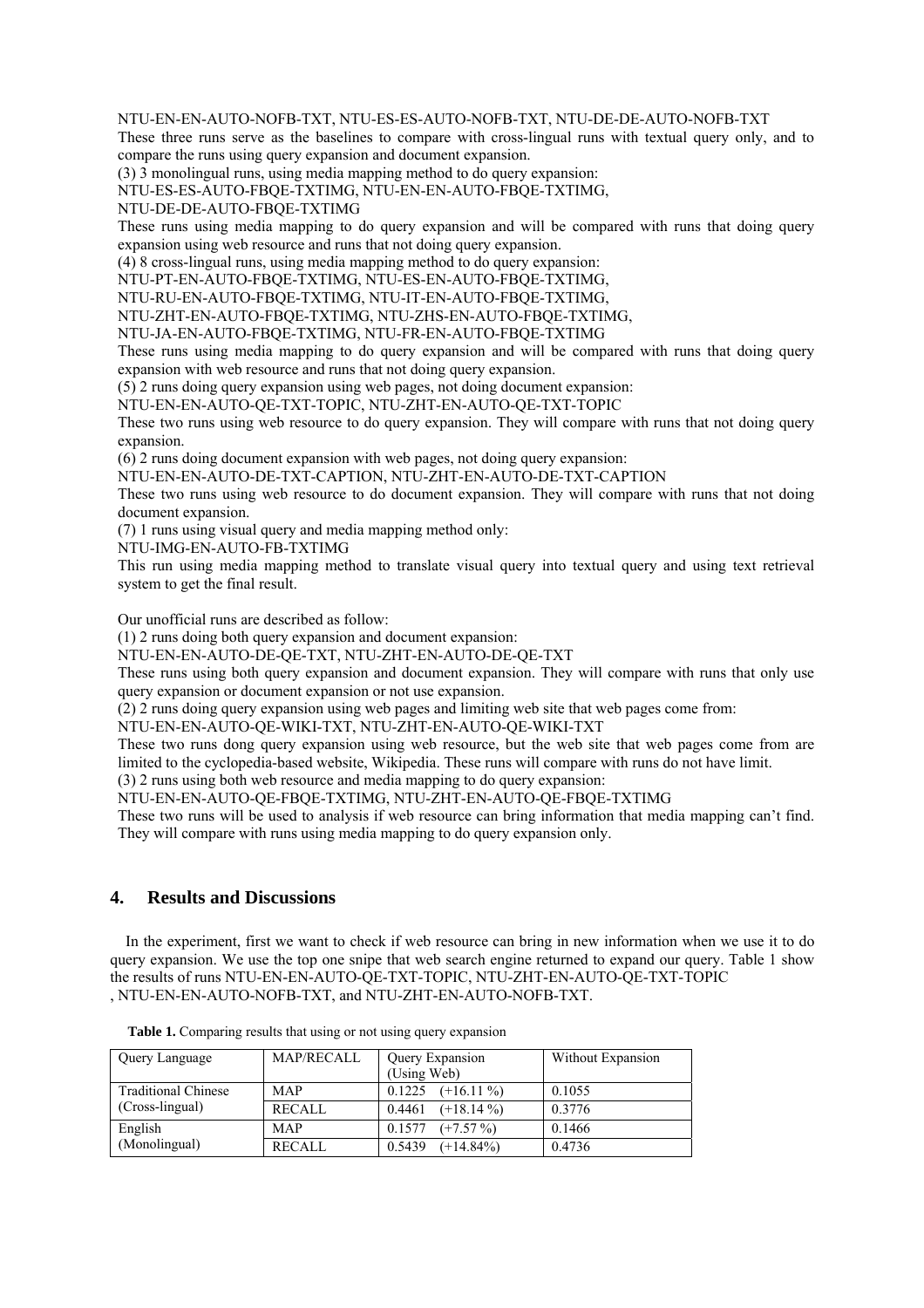In the experiment we find after expansion both recall and precision are improved. In our expect precision will decrease since we don't do anything to filter noise. We are very interested to analysis what words we expand let the recall and precision improved. Table 2 shows some examples. The **bold** words in Table 2 are the words that appear in relevant images but not in the original query. These words may be the words that make the performance improve.

| Topic 22                     | Recall Changes After Expansion                                                                | MAP Changes After Expansion |  |  |
|------------------------------|-----------------------------------------------------------------------------------------------|-----------------------------|--|--|
| Type: Monoligual             | $0.0408 \rightarrow 0.8265$                                                                   | $0.0037 \rightarrow 0.2147$ |  |  |
| Original Text Query          | tennis player during rally                                                                    |                             |  |  |
| <b>Expanding Words</b>       | The purpose of this research is to examine and discuss the characteristics of the serves      |                             |  |  |
|                              | of elite male tennis players during singles competition. The top sixteen single players       |                             |  |  |
|                              | of the CPC Tennis Competition in the Taipei were observed                                     |                             |  |  |
| Topic 37                     | Recall Changes After Expansion                                                                | MAP Changes After Expansion |  |  |
| Type: Monoligual             | $0.4105 \rightarrow 0.7894$                                                                   | $0.0887 \rightarrow 0.1684$ |  |  |
| Original Text Query          | sights along the Inka-Trail                                                                   |                             |  |  |
| <b>Expanding Words</b>       | Machu Picchu, Inca Pachacutis Sacred City Bad weather and frequent breaks from                |                             |  |  |
|                              | filming allowed time for additional investigation at <b>Machu Picchu</b> . The location is    |                             |  |  |
|                              | well down Huayna Picchu Mountain just above the Urubamba River. Two Inca routes               |                             |  |  |
|                              | approach the site                                                                             |                             |  |  |
| Topic 44                     | Recall Changes After Expansion                                                                | MAP Changes After Expansion |  |  |
| Type: Cross-ligual           | $0.4162 \rightarrow 0.6324$                                                                   | $0.0632 \rightarrow 0.1470$ |  |  |
| <b>Translated Text Query</b> | In Australian mainland mountain                                                               |                             |  |  |
| <b>Expanding Words</b>       | Mount Kosciuszko - Wikipedia, the free encyclopedia Mount Kosciuszko, located in              |                             |  |  |
|                              | the Snowy Mountains, in Kosciuszko National Park, is the highest mountain in                  |                             |  |  |
|                              | mainland Australia at 2228 m above sea level. It was named by the Polish explorer             |                             |  |  |
|                              | Count Paul Strzelecki in 1840 in honour of the                                                |                             |  |  |
| Topic 55                     | Recall Changes After Expansion                                                                | MAP Changes After Expansion |  |  |
| Type: Monoligual             | $0.2716 \rightarrow 0.3209$                                                                   | $0.0176 \rightarrow 0.1099$ |  |  |
| Original Text Query          | drawings in Peruvian deserts                                                                  |                             |  |  |
| <b>Expanding Words</b>       | Nazca Lines and Culture - Crystalinks Giant Figures in Peru Desert Pre-date Nazca             |                             |  |  |
|                              | Lines. Nazca Fisherman. The Epoch Times, May 24, 2005. A group of about 50                    |                             |  |  |
|                              | drawings of giant figures recently discovered in the hills of <b>Peru</b> 's southern coastal |                             |  |  |
|                              | desert near the city of Palpa                                                                 |                             |  |  |

**Table 2.** Examples for the expanded words

In Table 2 we can find the name entities we expand from the web resource looks very useful. This may become one filter for selecting words in the future work. We expand some words that aren't relating to the topic but the precision doesn't decrease. We think this may because these words aren't appearing in the documents and therefore won't influence the performance. The second issue we want to check in the experiment is to compare the results of query expansion runs that limit the web site and not limit. Table 3 shows the result.

**Table3.** Comparing results that limit or not limit web site

| Runs Name / Query Language          | Web Site Limit | Recall | MAP    |
|-------------------------------------|----------------|--------|--------|
| NTU-ZHT-EN-AUTO-QE-TXT-TOPIC        | N <sub>0</sub> | 0.4461 | 0.1225 |
| Traditional Chinese (Cross-lingual) |                |        |        |
| NTU-ZHT-EN-AUTO-QE-WIKI-TXT         | Yes            | 0.4713 | 0.1290 |
| Traditional Chinese (Cross-lingual) |                |        |        |
| NTU-EN-EN-AUTO-QE-TXT-TOPIC         | N <sub>0</sub> | 0.5439 | 0.1577 |
| English (Monolingual)               |                |        |        |
| NTU-EN-EN-AUTO-QE-WIKI-TXT English  | Yes            | 0.5102 | 0.1330 |
| (Monolingual)                       |                |        |        |

In Table 3 we can find performance doesn't change very much after limiting the web site we access and it even has little decrease in monolingual run. Comparing the pages we access, we find for some topics, limiting web site may let the pages we retrieved not so related with topic. For example, the English textual query for topic 20 is "close-up photograph of an animal", if we don't limit the web site the web resource we access is "Close-up pictures of wildlife, including elephant, lion and leopard …", it's related with the topic, but if we limit the web site, the web resource we access is "Xingyiquan is based on twelve distinct animal forms. Present in all regional and family styles …" it's actually unrelated with our topic. The Third issue we want to check is what will happen when we do document expansion. The results show in Table4.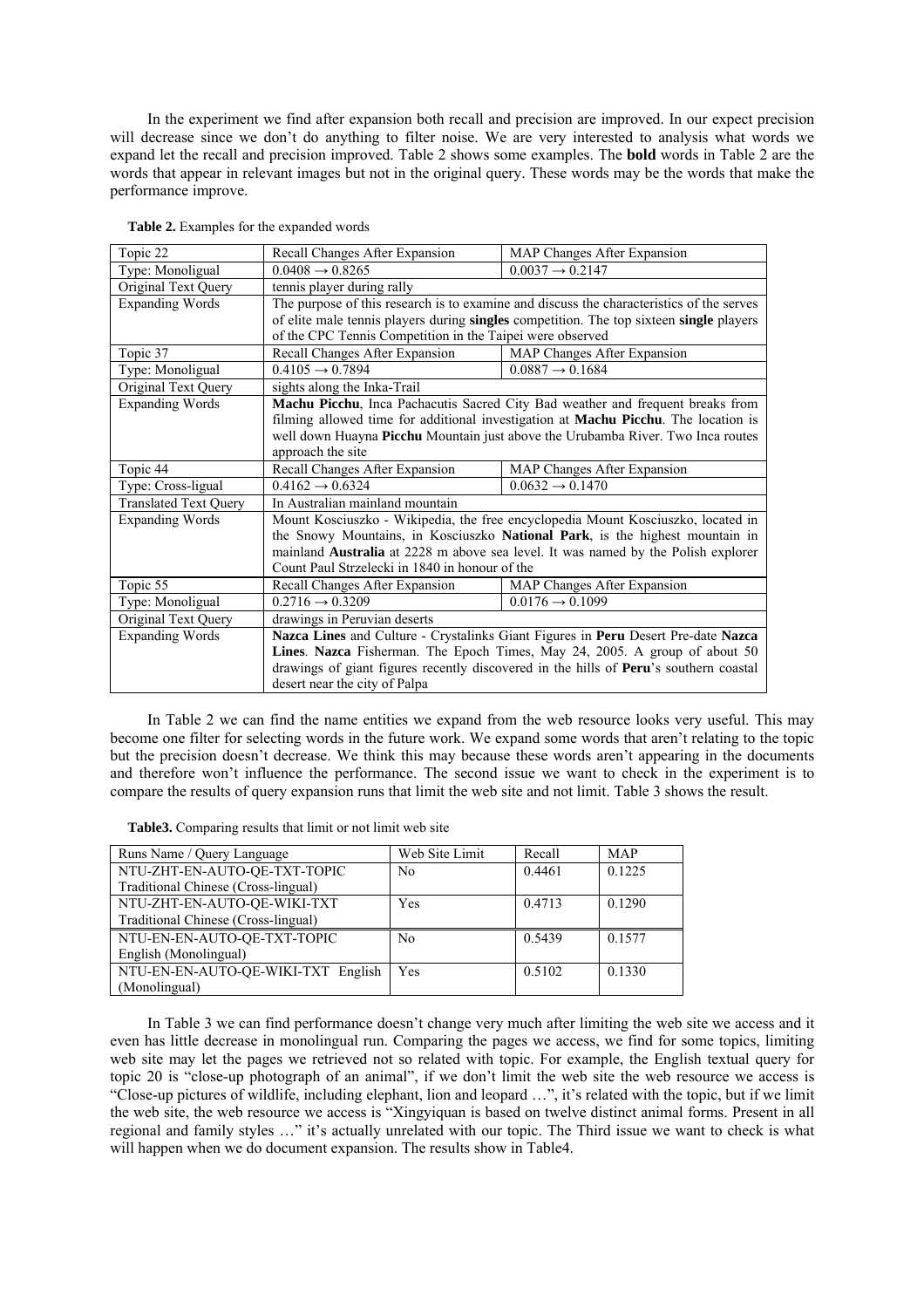**Table 4.** Comparing results that using or not using document expansion

| Runs Name / Query Language          | Document       | Query          | Recall | MAP    |
|-------------------------------------|----------------|----------------|--------|--------|
|                                     | Expansion      | Expansion      |        |        |
| NTU-ZHT-EN-AUTO-NOFB-TXT            | N <sub>0</sub> | No.            | 0.3776 | 0.1055 |
| Traditional Chinese (Cross-lingual) |                |                |        |        |
| NTU-ZHT-EN-AUTO-DE-TXT-CAPTION      | Yes            | N <sub>0</sub> | 0.3050 | 0.0757 |
| Traditional Chinese (Cross-lingual) |                |                |        |        |
| NTU-ZHT-EN-AUTO-QE-TXT-TOPIC        | N <sub>0</sub> | Yes            | 0.4461 | 0.1225 |
| Traditional Chinese (Cross-lingual) |                |                |        |        |
| NTU-ZHT-EN-AUTO-DE-QE-TXT           | Yes            | Yes            | 0.3562 | 0.0799 |
| Traditional Chinese (Cross-lingual) |                |                |        |        |
| NTU-EN-EN-AUTO-NOFB-TXT English     | N <sub>0</sub> | No             | 0.4736 | 0.1466 |
| (Monolingual)                       |                |                |        |        |
| NTU-EN-EN-AUTO-DE-TXT-CAPTION       | Yes            | N <sub>0</sub> | 0.3729 | 0.1154 |
| English (Monolingual)               |                |                |        |        |
| NTU-EN-EN-AUTO-QE-TXT-TOPIC         | No             | Yes            | 0.5439 | 0.1577 |
| English (Monolingual)               |                |                |        |        |
| NTU-EN-EN-AUTO-DE-QE-TXT English    | Yes            | Yes            | 0.4156 | 0.1203 |
| (Monolingual)                       |                |                |        |        |

In Table 4 we can find document expansion looks doesn't useful. After using document expansion, all runs' performance is decreasing. We think the reason may because document expansion brings too much noise in our corpus.

The fourth issue in our experiment is to exam the performance of media mapping method in the new task definitions. The results show in Table 5.

| Query Language             | MAP/RECALL    | Query Expansion<br>(using media mapping) | Without Expansion |
|----------------------------|---------------|------------------------------------------|-------------------|
| <b>Traditional Chinese</b> | <b>MAP</b>    | $0.2565 (+143.12\%)$                     | 0.1055            |
| (Cross-lingual)            | <b>RECALL</b> | $0.6405 (+69.62 %)$                      | 0.3776            |
| Simplified Chinese         | <b>MAP</b>    | $0.2565 (+143.12\%)$                     | 0.1055            |
| (Cross-lingual)            | <b>RECALL</b> | $0.6405 (+69.62\%)$                      | 0.3776            |
| Portuguese                 | <b>MAP</b>    | $0.2820 (+109.35\%)$                     | 0.1347            |
| (Cross-lingual)            | <b>RECALL</b> | $0.6733 (+51.81%)$                       | 0.4435            |
| Spanish                    | <b>MAP</b>    | $0.2785 (+96.12 %)$                      | 0.1420            |
| (Cross-lingual)            | <b>RECALL</b> | $0.6718 (+50.89%)$                       | 0.4452            |
| Russian                    | MAP           | $0.2731 (+100.66\%)$                     | 0.1361            |
| (Cross-lingual)            | <b>RECALL</b> | $0.6738 (+46.54 %)$                      | 0.4598            |
| Italian                    | <b>MAP</b>    | $0.2705 (+130.60\%)$                     | 0.1173            |
| (Cross-lingual)            | <b>RECALL</b> | $0.6481 (+67.59%)$                       | 0.3867            |
| French                     | <b>MAP</b>    | $0.2669 (+95.96\%)$                      | 0.1362            |
| (Cross-lingual)            | <b>RECALL</b> | $0.6651 (+61.74\%)$                      | 0.4112            |
| Japanese                   | <b>MAP</b>    | $0.2551 (+117.29%)$                      | 0.1174            |
| (Cross-lingual)            | <b>RECALL</b> | $\overline{0.6}507 (+57.55\%)$           | 0.4130            |
| English                    | <b>MAP</b>    | $0.2737 (+86.69%)$                       | 0.1466            |
| (Monolingual)              | <b>RECALL</b> | $0.6812 (+43.83 \overline{\frac{9}{0}})$ | 0.4736            |
| Spanish                    | <b>MAP</b>    | $0.2792 (+92.02 %)$                      | 0.1454            |
| (Monolingual)              | <b>RECALL</b> | $0.6282 (+32.30\%)$                      | 0.4748            |
| German                     | <b>MAP</b>    | $0.2449 (+128.87%)$                      | 0.1070            |
| (Monolingual)              | <b>RECALL</b> | $0.5790 (+82.64%)$                       | 0.3170            |

**Table 5.** the result that using media mapping to do query expansion

In Table 5 we can find using media mapping to do query expansion get very well performance. The MAP improves about  $86\% \sim 143\%$ . Comparing with results in last year, in last year performance improve about 71%~119% after using media mapping method. This result shows media mapping method isn't influence by the